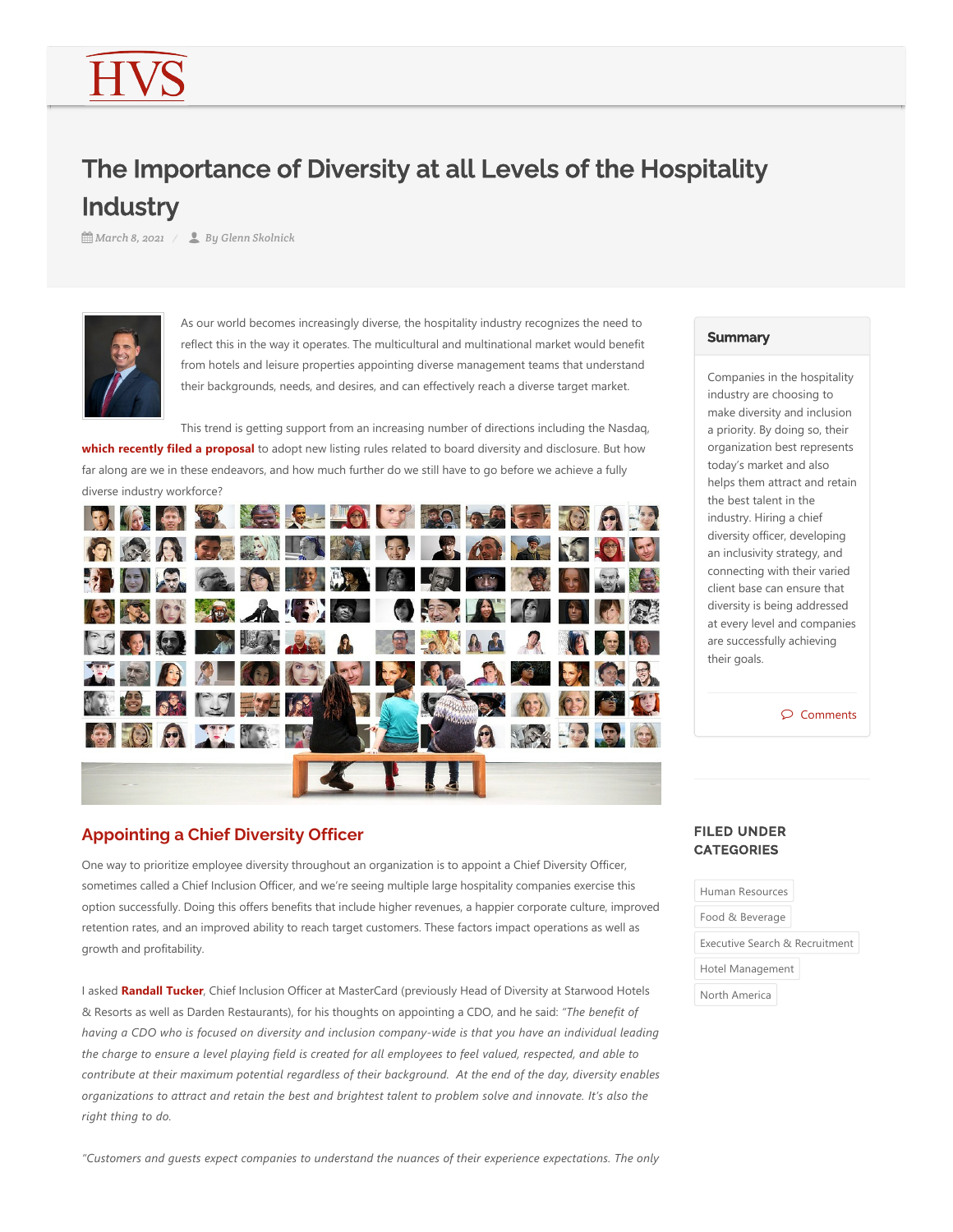*way to have that understanding is through having rich diversity at all levels of an organization."*

Another company that has seen the success of this move is Marriott International (MI), which ranked #1 in 2020 on the **DiversityInc Top 50 List** for diversity programs and initiatives. MI's director of global supplier diversity is **Casey Oakes**, former Vice President of Corporate Relations at the National Gay & Lesbian Chamber of Commerce (NGLCC) in Washington, DC.

#### **Industry Status Quo**

The hospitality, travel, and leisure sector has made great strides in increasing diversity and inclusion over the past couple years, according to the 2020 **Women in Hospitality, Travel & Leisure Annual Report.** Statistics from the report show there remains a long way to go, however.

*Ethnic Diversity:* In spite of some increases in Black, Asian, and minority representation at senior levels, a **study by the Castell Project** found that in 2019 Blacks still held only 1.5% of hospitality industry executive positions at director level or above.

*Disability:* While MGM Resorts International has made a concerted effort since 2014 to employ people with intellectual disabilities such as Downs syndrome, autism, cerebral palsy, and traumatic brain injury in certain areas, top management is not one of them.

<span id="page-1-0"></span>*Sexual Orientation:* Then there's the LGBTQ community. Approximately 5% of the U.S. workforce identifies as lesbian, gay, bisexual, or transgender. A survey<sup>11</sup> showed that 40% of LGBTQ employees remain in the closet at their place of work. Meanwhile, 75% of these employees reported experiencing negative day‐to‐day interactions during the past year relating to their LGBTQ identity. This doesn't indicate the type of positive and inclusive environment needed for them to thrive.

## **Developing a Diversity and Inclusion Strategy**

Addressing these issues starts with developing an inclusion strategy to determine where to spend your efforts and resources to get the best result. Many hospitality companies have begun to recognize the benefits of having a diverse group of decision-makers. When it comes to drafting strategies to increase revenue and better penetrate and service target markets in different communities, it helps to have fresh sets of eyes. This enables companies to tap into target markets more effectively, which benefits all parties. A successful strategy needs to make diversity part of the common vision, get buy-in from stakeholders, provide a sense of purpose, and encourage commitment across the organization.

Next, companies should define the key diversity areas that apply to their particular market and employee composition. In addition to gender, ethnicity, LGBTQ status, and disability, other dimensions of diversity might be relevant. These include age, marital status, religious beliefs, education, and even possibly criminal record status. Expand your ideal candidate profile and broaden the search for candidates to include audiences in these categories.

*"From a talent perspective, diversity is the who, and inclusion is the how,"* says **Stephanie Piimauna**, Chief Diversity Officer at Seminole Hard Rock Entertainment. *"It's very important how our employees feel. We want to create a safe and productive environment where all people thrive. Diversity and inclusion is at their best when they are so deeply embedded that employees don't realize when they are doing them. It results in more productive employees and higher retention rates.* 

*"In the end, it also helps with the organization's bottom line. How diverse and inclusive you are will ensure you make everyone feel welcome when they walk into your hotels, and this helps you to attract a diverse group of clients for conferences, weddings, and other special events."*

All this might sound like a tall order for some hospitality organizations. Most HR departments are stretched to the limit with day‐to‐day activities. Additionally, unless they are themselves the product of careful diversity and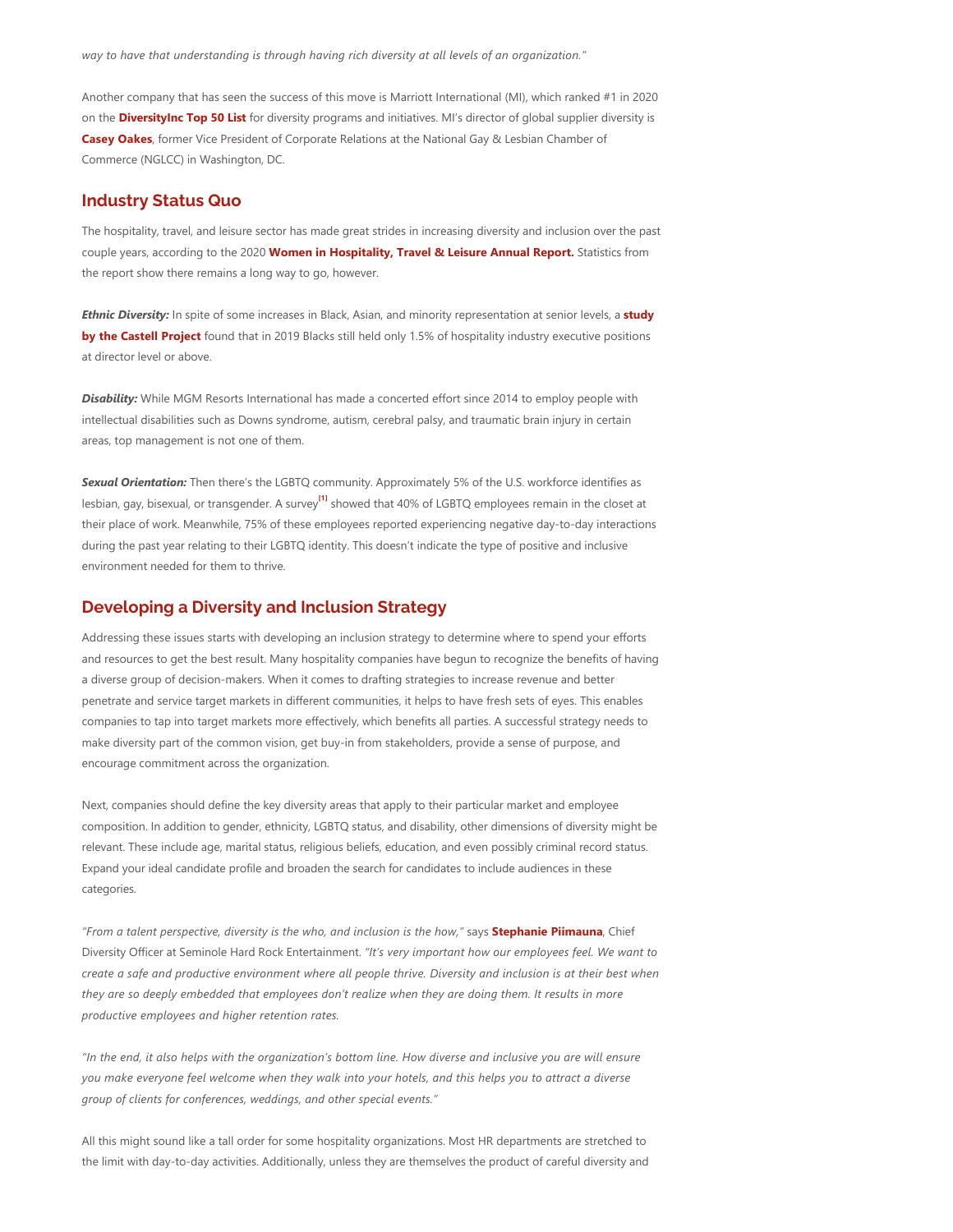inclusion hiring, chances are good there's a degree of **unconscious bias** in the team. Employing a chief diversity officer at a senior level is the best way to facilitate the implementation of your diversity strategy, and companies across multiple industries are following this trend.

## **Chief Diversity Officer Roles and Responsibilities**

The position of chief diversity officer is arguably one of the hottest jobs in hospitality in 2021, but incumbents have a challenging task. They need the background and expertise to deal with both conscious and unconscious bias, in both the HR context as well as departmental and operational environments. Identifying the roles best suited to recruiting diversity candidates can be a fine balancing act, as companies seek to change the view of traditional roles and ensure a spread across different levels of seniority.

Then there's the task of recruiting top talent from the pool of diversity candidates. This can be extremely challenging, as companies of every size are competing for a relatively small group of known candidates. An innovative chief diversity officer will look at long-term plans for improving diversity, and may identify existing employees to train and groom for future positions. This route requires an understanding of staff motivation and incentives, or you risk preparing people for senior positions only to lose them to a competitor when they're ready.

Staff training doesn't only apply to future management candidates, either. Employees at all levels may need diversity training to address their own bias and to learn to work side by side with people who are different from themselves. This requires rebuilding the corporate culture to embrace diversity, banish discrimination, and celebrate the success of all employees.

# **Benefits to the Hospitality Industry**

<span id="page-2-0"></span>With the wide diversity found in the hospitality market, the industry is under pressure to match the make‐up of its audience. Doing so will enable it to reap multiple benefits, which range from increased productivity to better communication and innovation. Hiring people from different backgrounds and cultures brings fresh perspectives to the business. Research<sup>izi</sup> shows diversity can lead to enhanced problem-solving, better decision-making, and new, innovative ideas.

Recruiting from a wider overall talent pool also leads to improved staff performance, because you're no longer limited to employees looking for 9 to 5 jobs with benefits. You'll access a greater number of candidates looking for space to grow, where they can feel accepted and welcome. Having a less homogenous group of people working for an organization can lead to breakthroughs in strategy and spark fresh ideas, which can in turn open new markets and better ways of reaching existing ones.

The mix of employee cultures and backgrounds also offers the opportunity to design and offer services for guests who reflect the company's staff composition, which is a sure‐fire way to increase occupancy and profit. This isn't conjecture—a 2015 report by McKinsey on 366 public companies found that those in the top 25% for ethnically and racially diverse management were 35% more likely to generate higher financial returns than their industry competitors<sup>[3]</sup>.

#### **The Take-Away**

The hospitality industry is currently experiencing a trend towards increasing diversity in its ranks. This is supported in part by the recent filing of the Nasdaq proposal that, if approved, will require listed companies to employ a wider range of people in executive positions.

The development of an inclusion strategy and appointment of a chief diversity officer is a promising way for hospitality organizations to get started on their transformation, and to encourage diversity throughout their management team. Working with a recruitment company that has experience in placing chief diversity officers is a start, but it's also important to choose a recruitment partner who has relationships with the top candidates out there and an understanding of the challenges and benefits involved.